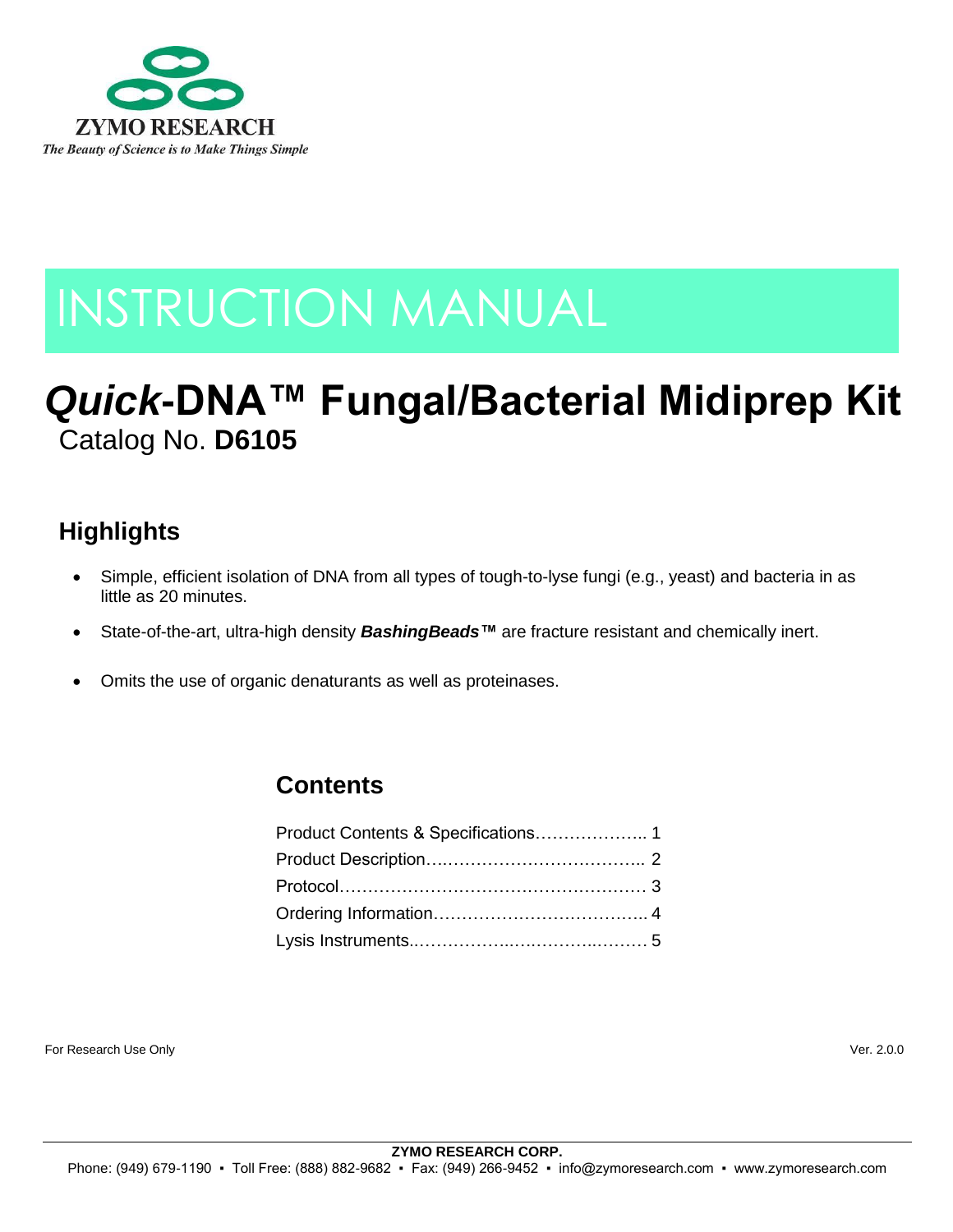#### **Product Contents**

Satisfaction of all Zymo Research products is guaranteed. If you should be dissatisfied with this product please call 1-888- 882-9682.

| Quick-DNA™ Fungal/Bacterial Midiprep Kit<br>(Kit Size) | D6105<br>$(25$ preps.) | <b>Storage</b><br><b>Temperature</b> |
|--------------------------------------------------------|------------------------|--------------------------------------|
| ZR BashingBead™ Lysis/Filtration Tubes                 | 25                     | Room Temp.                           |
| Genomic Lysis Buffer <sup>1</sup>                      | $2 \times 100$ ml      | Room Temp.                           |
| DNA Pre-Wash Buffer <sup>2</sup>                       | $15 \text{ ml}$        | Room Temp.                           |
| g-DNA Wash Buffer                                      | 50 ml                  | Room Temp.                           |
| <b>DNA Elution Buffer</b>                              | $16$ ml                | Room Temp.                           |
| Zymo-Spin™ V-E Columns w/ Zymo-Midi Filters™           | 25                     | Room Temp.                           |
| <b>Collection Tubes</b>                                | 50                     | Room Temp.                           |
| <b>Instruction Manual</b>                              | 1                      | Room Temp.                           |

Note **-** Integrity of kit components is guaranteed for up to one year from date of purchase. Reagents are routinely tested on a lot-to-lot basis to ensure they provide maximal performance and reliability.

<sup>1</sup> For optimal performance, add beta-mercaptoethanol to 0.5%(v/v) i.e., 500 µl per 100 ml.

 $2$  A precipitate may have formed in the DNA Pre-Wash Buffer during shipping. To completely resuspend the buffer, incubate the bottle at 30 – 37 ºC for 30 minutes and mix by inversion. DO NOT MICROWAVE.

#### **Specifications**

- **Format** Bead Beating, Spin/Vacuum Filtration, and Spin Column Purification
- **Sample Sources** 250-500 mg (wet weight) fungi or bacteria or up to 1 g tissue. This equates to approximately  $5x10^9$  bacterial cells,  $5x10^8$  yeast cells and  $5x10^7$ mammalian cells. Spores, pollen, nematodes, as well as other microorganisms can also be sampled.
- **DNA Purity** High quality DNA is eluted with **DNA Elution Buffer** making it perfect for PCR.  $A_{260}/A_{280} \ge 1.8$
- **DNA Size Limits** Capable of recovering genomic DNA sized fragments from 100 bp to ≥ 40 kb. Typical fragment sizes range from 25 kb-35 kb. If present, parasitic and viral DNA will also be recovered.
- **DNA Recovery** Typically, up to ~125 µg total DNA is eluted into ≥150 µl **DNA Elution Buffer** per sample.
- **Equipment** Centrifuge, Vacuum Source and Manifold, Microcentrifuge, Cell Disrupter/Pulverizer w/ 50 ml Tube Adapter

Note - ™ Trademarks of Zymo Research Corporation. This product is for research use only and should only be used by trained professionals. It is not intended for use in diagnostic procedures. Some reagents included with this kit are irritants. Wear protective gloves and eye protection. Follow the safety guidelines and rules enacted by your research institution or facility.

For purification of up to 25 µg DNA/prep use the *Quick***-DNA™ Fungal/Bacterial Miniprep Kit** (**D6005**). For high throughput purification (96-well) use the *Quick***-DNA™ Fungal/Bacterial 96 Kit** (**D6006**).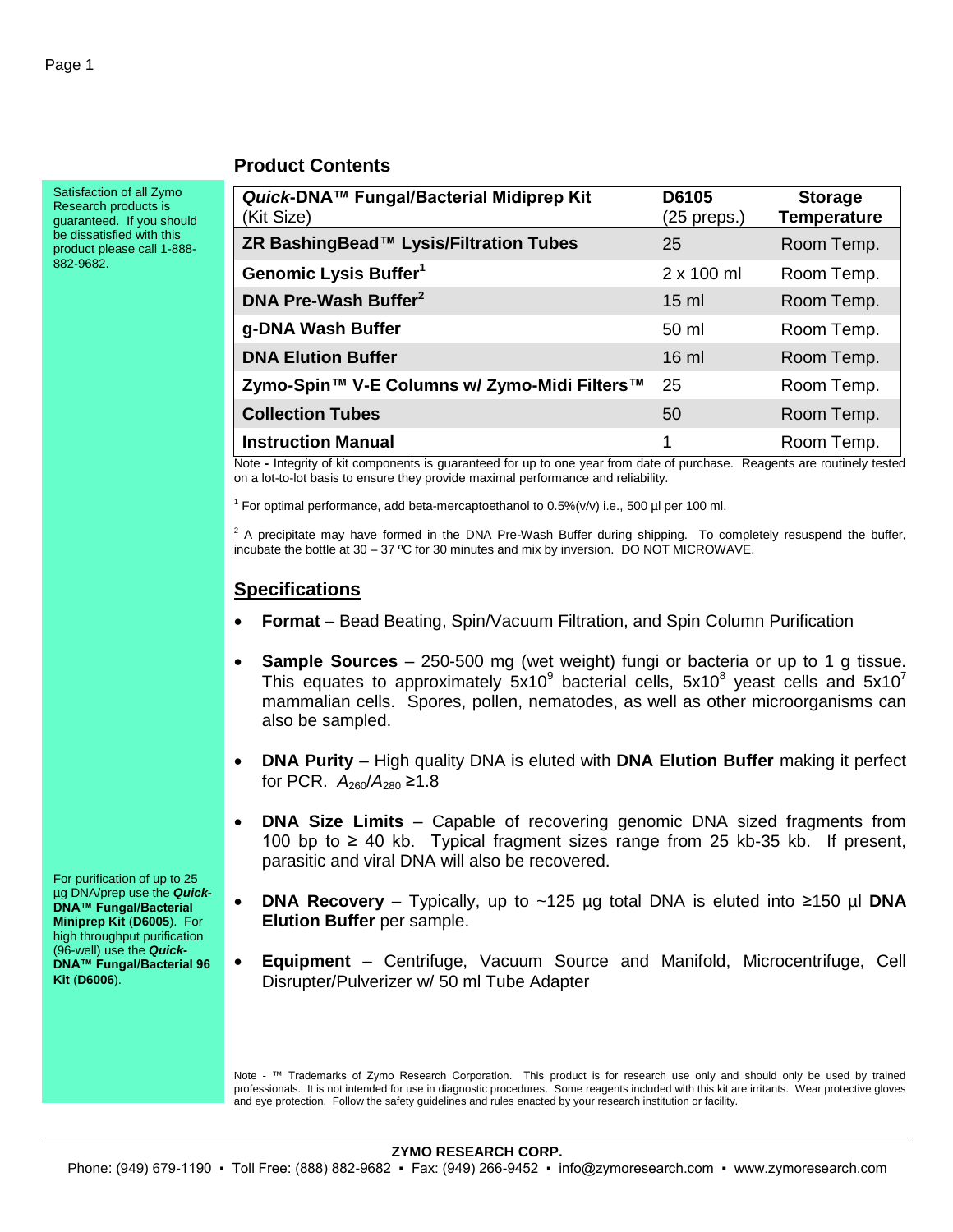#### **Product Description**

The *Quick***-DNA™ Fungal/Bacterial Midiprep Kit** is designed for the simple, rapid isolation of DNA from tough-to-lyse fungi, including *A. fumigatus*, *C. albicans*, *N. crassa*, *S. cerevisiae*, *S. pombe*, as well as from mycelium and Gram (+) and (-) bacteria. The procedure is easy and can be completed in as little as 20 minutes: fungal and/or bacterial samples are added directly to a **ZR BashingBead™ Lysis/Filtration Tube** and rapidly and efficiently lysed by bead beating without using organic denaturants or proteinases. The DNA is isolated and purified using our *Fast-Spin* column technology and is ideal for downstream molecular-based applications including PCR, array, etc. A schematic of the *Quick***-DNA™ Fungal/Bacterial Midiprep Kit** procedure is shown below.

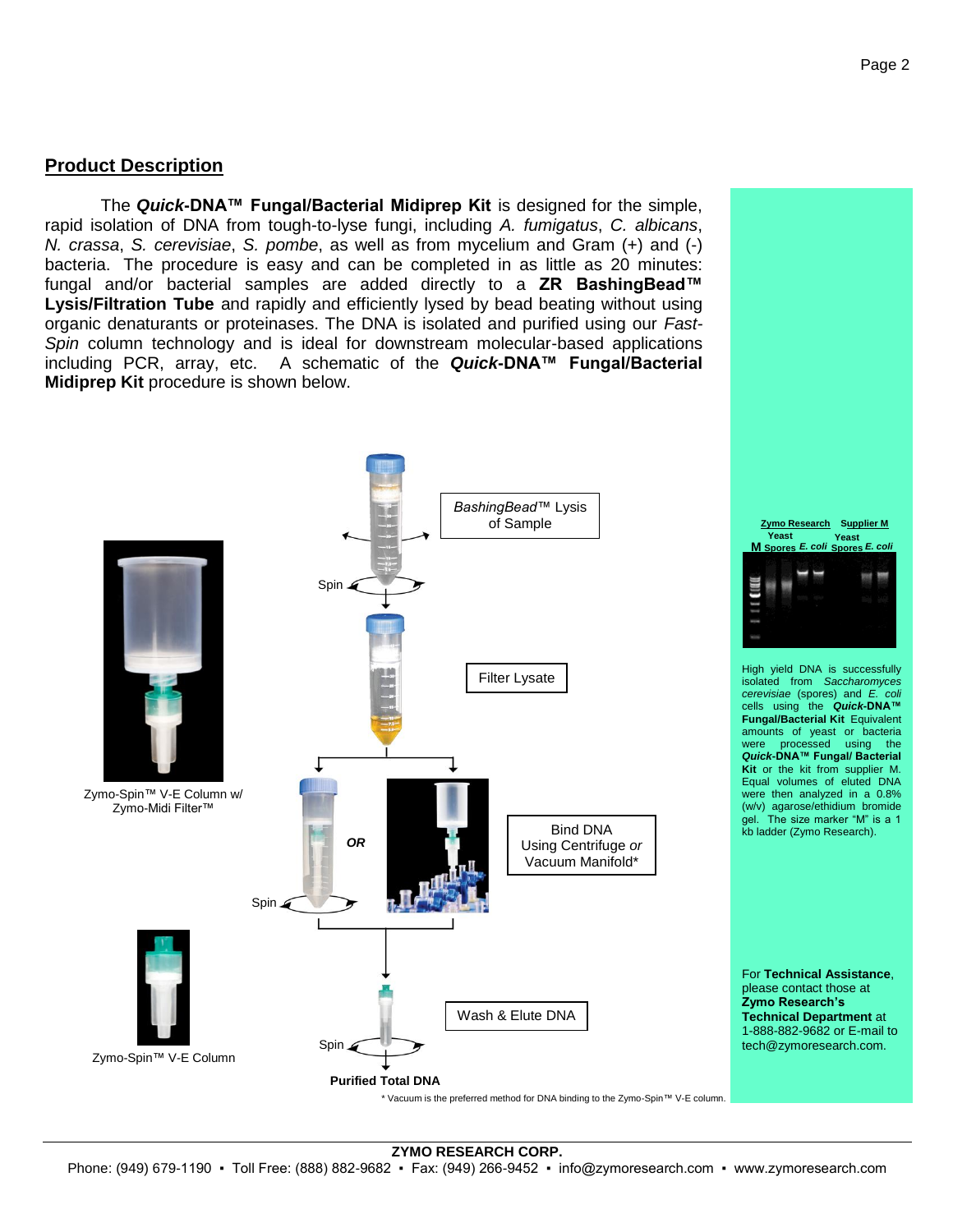**Notes:**

<sup>1</sup> This equates to approximately 5x10<sup>9</sup> bacterial cells, 5x10<sup>8</sup> yeast<br>cells or 5x10<sup>7</sup> mammalian cells.

 $2$  Cap tube tightly to prevent leakage.

 $3$  Be careful to avoid the pelleted material at the bottom of the tube when transferring the supernatant.

<sup>4</sup> Alternatively, the **Zymo-Spin™ V-E Column/Zymo-Midi Filter™** assembly can be placed in a 50 ml tube and centrifuged at 2,000 x *g* max. for 5 minutes. Filtration of the entire mixture will require several spins. Empty the flow through from the tube after each spin. *CAUTION: Make sure the connection between the column and filter is secure (finger tight) prior to centrifugation!*

<sup>5</sup> Leave the rotor cover off the microcentrifuge if clearance with the column tops is a problem.

<sup>6</sup> DNA yields can be increased by performing a second elution and pooling the eluates.

## **Protocol**

For optimal performance, add beta-mercaptoethanol (user supplied) to the **Genomic Lysis Buffer** to a final dilution of 0.5%(v/v) i.e., 500 µl per 100 ml.

1. Add 250-500 mg (wet weight) fungal or bacterial cells that have been resuspended in up to 1 ml of water or isotonic buffer (e.g., PBS) or up to 1 g of tissue to a **ZR BashingBead™ Lysis/Filtration Tube**<sup>1</sup> . Add 6 ml **Genomic Lysis Buffer** to the sample, cap tube<sup>2</sup>, and process.

> (*To prevent the Lysis Solution from leaking into the bottom of the 50 ml tube, place the ZR BashingBead™ Lysis/Filtration Tube on its side prior to processing).*

2. Secure in a bead beater fitted with a 50 ml tube holder assembly (see page 5) to process samples. Optimization of processing time/speed will be necessary for complete sample lysis.

> Processing times may be as little as 40 seconds when using high-speed cell disrupters (e.g., FastPrep®-24, Geno/Grinder®, page 5). See manufacturer's literature for operating information.

- 3. Centrifuge the **ZR BashingBead™ Lysis/Filtration Tube** in a centrifuge at ≥3,000 x *g* (5,000 x *g* max.) for 5 minutes.
- 4. Filter the entire mixture from Step 3 using a **Zymo-Spin™ V-E Column/Zymo-Midi Filter™** assembly mounted on a vacuum manifold<sup>3,4</sup> (see diagram on page 2) with a vacuum source set at ≥600 mm Hg.
- 5. Disconnect the **Zymo-Spin™ V-E Column/Zymo-Midi Filter™** assembly and transfer the **Zymo-Spin™ V-E Column** to a **Collection Tube**. Spin the column at 10,000 x g for 1 minute in a microcentrifuge<sup>5</sup>, then add 300 µl **DNA Pre-Wash Buffer** to the column and spin at 10,000 x *g* for 1 minute. Discard the flow through.
- 6. Add 400 µl **g-DNA Wash Buffer** to the column and centrifuge at 10,000 x *g* for 1 minute. Discard flow through and repeat wash step.
- 7. Transfer the **Zymo-Spin™ V-E Column** to a 1.5 ml microcentrifuge tube and add 150 µl **DNA Elution Buffer** directly to the column matrix<sup>6</sup> and allow column to stand for 1 minute at room temperature. Centrifuge at 10,000 x *g* for 1 minute to elute the DNA.

Ultra-pure DNA is now ready for use in your experiments.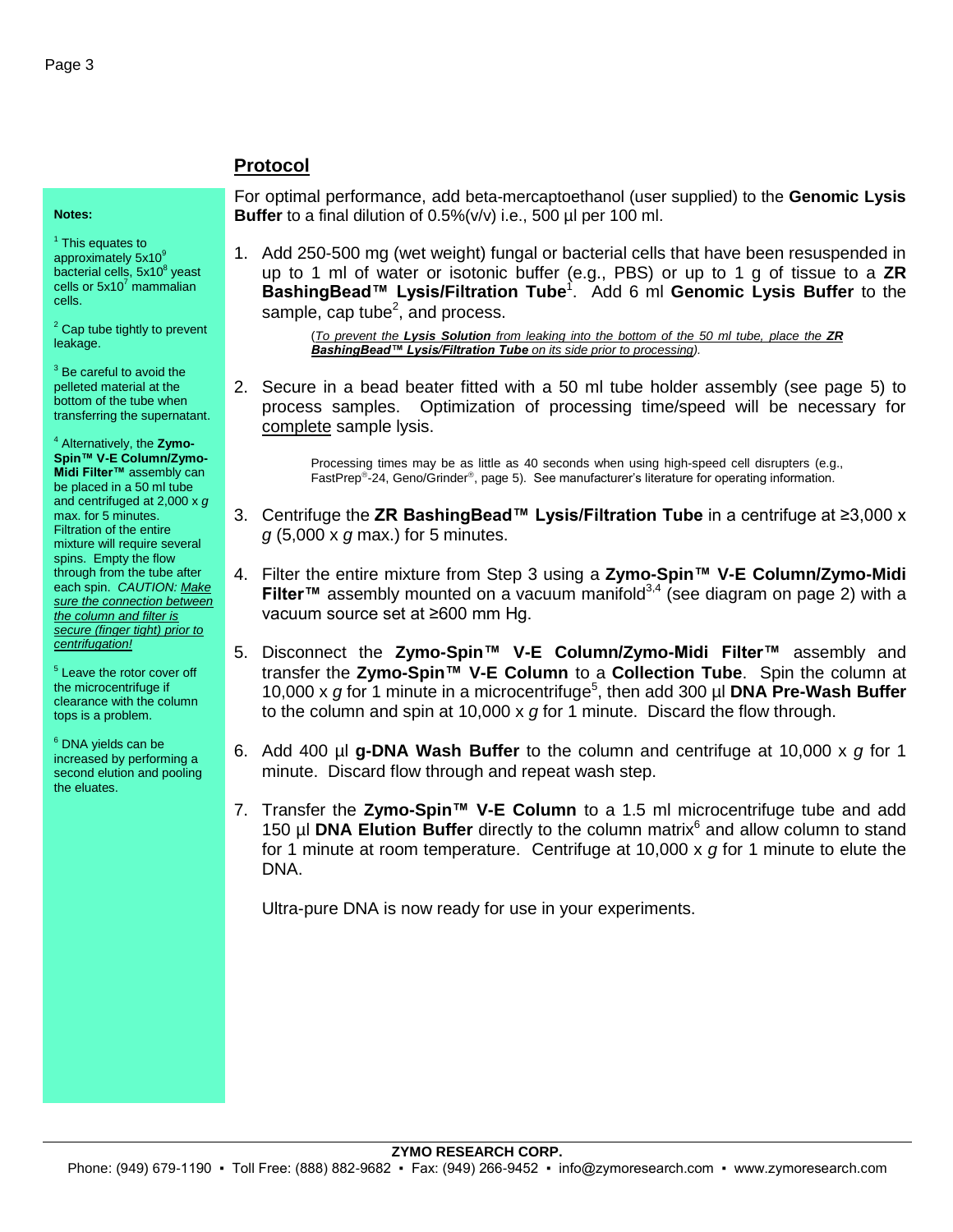# **Ordering Information**

| <b>Product Description</b>                                        | <b>Catalog No.</b>                               | <b>Kit Size</b>                      |
|-------------------------------------------------------------------|--------------------------------------------------|--------------------------------------|
| Quick-DNA™ Fungal/Bacterial Miniprep Kit                          | D6005                                            | 50 preps.                            |
| Quick-DNA™ Fungal/Bacterial 96 Kit                                | D6006                                            | 2x96 preps.                          |
| Quick-DNA™ Fungal/Bacterial Midiprep Kit                          | D6105                                            | 25 preps.                            |
|                                                                   |                                                  |                                      |
| <b>For Individual Sale</b>                                        | Catalog No.                                      | Amount                               |
| ZR BashingBead™ Lysis/Filtration Tubes (50 ml) w/<br>0.5 mm Beads | S6010                                            | 25 tubes                             |
| <b>Genomic Lysis Buffer</b>                                       | D3004-1-100                                      | $100 \mathrm{ml}$                    |
| <b>DNA Pre-Wash Buffer</b>                                        | D3004-5-15                                       | $15 \text{ ml}$                      |
| g-DNA Wash Buffer                                                 | D3004-2-50                                       | $50 \mathrm{ml}$                     |
| <b>DNA Elution Buffer</b>                                         | D3004-4-16                                       | $16 \text{ ml}$                      |
| Zymo-Spin™ V-E Columns w/ Zymo-Midi Filters™                      | $C1021 - 25$                                     | 25 columns/filters                   |
| <b>Collection Tubes</b>                                           | C <sub>1001</sub> -50<br>C1001-500<br>C1001-1000 | 50 tubes<br>500 tubes<br>1,000 tubes |